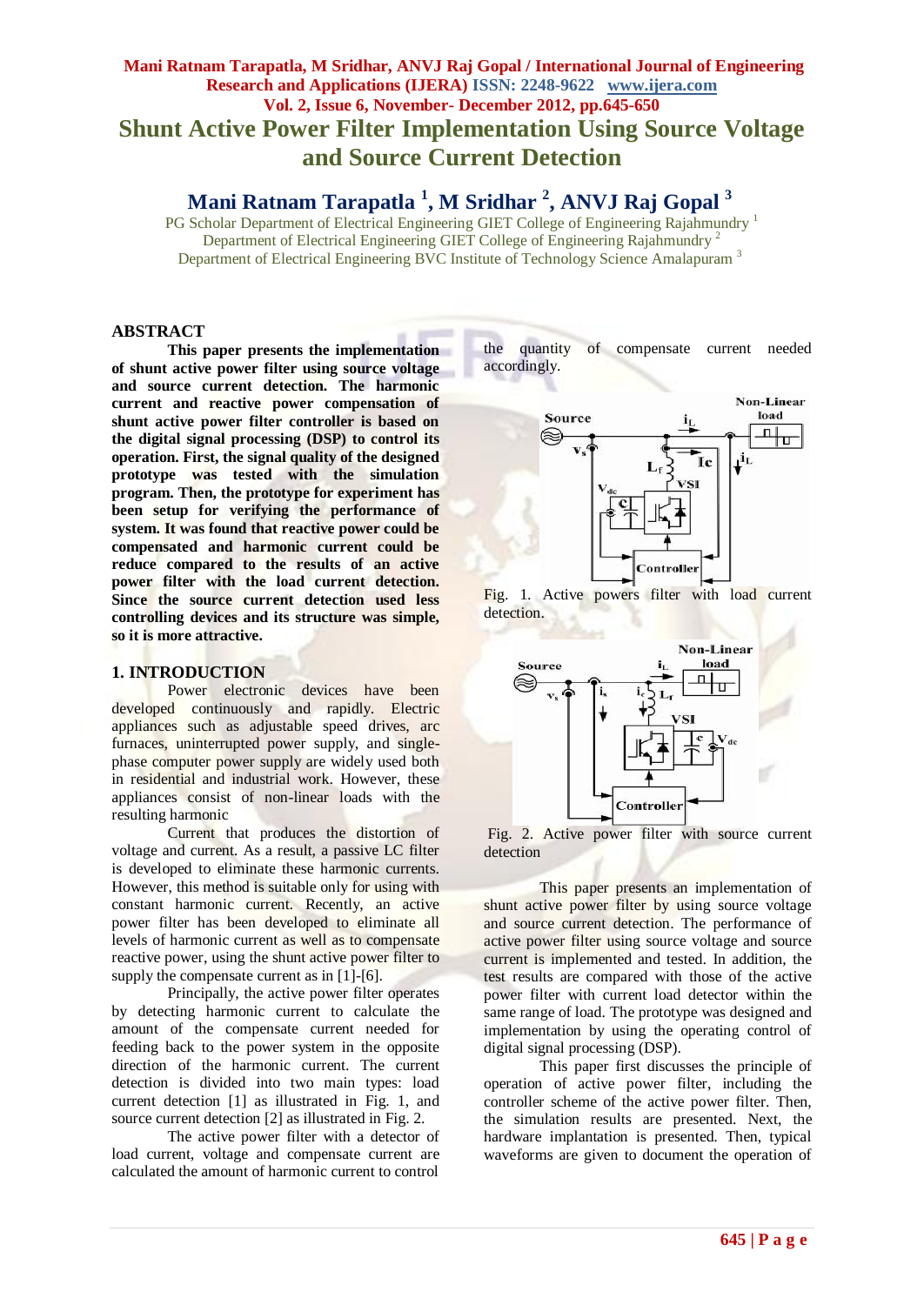active power filter in experimental results. Finally, the conclusion comments on this work are provided

### **2. PRINCIPLE OF OPERATION**

Typically, the active power filter compensates reactive power and reduces harmonic current occurring from non-linear load. This is to make the source current as close as possible to the fundamental sinusoid, and the power factor close to unity [3]. Figure 3 illustrates the operating structure of the active power filter with a source voltage and current detector in the simulation and implementation.



Fig. 3. Active power filter controller with a source voltage and current detector

The active power filter with a source current detector in Fig. 3 can calculate the compensate current by detecting the source voltage ( *vsa* , vsb , *vsc* ) and source current ( *i sa* , *i sb* , *i sc* ). The desired source current is the fundamental sinusoidal and unity power factor as shown in (1).

 $i$  *sa*<sup> $\Box$ </sup> *I a* max sin $\Box$  *I*<sup> $t$ </sup>

After that, the voltage and the dependent three-phase current connected on two reference axes (dq axes) are converted with Clarke's transformation. The voltage passes through a digital

phase loop before the reference sinusoidal signal is produced and multiplied with the DC voltage and current, using a PI controller to obtain a gradual reaction. Therefore, the reference current in dq coordination can be derived as shown in (2).

$$
i_{i^*1,i_{\parallel}} = \bigcap_{\left\{\begin{array}{c}1\\
\end{array}\right\}}^* \bigcup_{\left\{\begin{array}{c}1\\
\end{array}\right\}}^* \bigcup_{\left\{\begin{array}{c}1\\
\end{array}\right\}}^* \bigcup_{\left\{\begin{array}{c}1\\
\end{array}\right\}}^* \bigcup_{\left\{\begin{array}{c}1\\
\end{array}\right\}}^* \bigcup_{\left\{\begin{array}{c}1\\
\end{array}\right\}}^* \bigcup_{\left\{\begin{array}{c}1\\
\end{array}\right\}}^* \bigcap_{\left\{\begin{array}{c}1\\
\end{array}\right\}}^* \bigcap_{\left\{\begin{array}{c}1\\
\end{array}\right\}}^* \bigcap_{\left\{\begin{array}{c}1\\
\end{array}\right\}}^* \bigcap_{\left\{\begin{array}{c}1\\
\end{array}\right\}}^* \bigcap_{\left\{\begin{array}{c}1\\
\end{array}\right\}}^* \bigcap_{\left\{\begin{array}{c}1\\
\end{array}\right\}}^* \bigcap_{\left\{\begin{array}{c}1\\
\end{array}\right\}}^* \bigcap_{\left\{\begin{array}{c}1\\
\end{array}\right\}}^* \bigcap_{\left\{\begin{array}{c}1\\
\end{array}\right\}}^* \bigcap_{\left\{\begin{array}{c}1\\
\end{array}\right\}}^* \bigcap_{\left\{\begin{array}{c}1\\
\end{array}\right\}}^* \bigcap_{\left\{\begin{array}{c}1\\
\end{array}\right\}}^* \bigcap_{\left\{\begin{array}{c}1\\
\end{array}\right\}}^* \bigcap_{\left\{\begin{array}{c}1\\
\end{array}\right\}}^* \bigcap_{\left\{\begin{array}{c}1\\
\end{array}\right\}}^* \bigcap_{\left\{\begin{array}{c}1\\
\end{array}\right\}}^* \bigcap_{\left\{\begin{array}{c}1\\
\end{array}\right\}}^* \bigcap_{\left\{\begin{array}{c}1\\
\end{array}\right\}}^* \bigcap_{\left\{\begin{array}{c}1\\
\end{array}\right\}}^* \bigcap_{\left\{\begin{array}{c}1\\
\end{array}\right\}}^* \bigcap_{\left\{\begin{array}{c}1\\
\
$$

Then, the reference current ( *i S*1 ) is compared with the source current ( *i sd* , *i sq* ), using the P controller for quick reaction. The compensate current is calculated as shown in (3), then, it is used to generate PWM signal for control voltage source inverter.

$$
i_{\iota^*1,i_{\sharp}} = \bigcap_{\{\}\iota^*}\iota^* \mathcal{V}_{\ell} \quad \biguplus_{\{|\iota| \leq |A| \leq i_{\sharp} \}} \mathcal{V}_{\ell} \quad \bigcap_{\{|\iota| \leq |A| \leq i_{\sharp} \}} \mathcal{V}_{\ell} \quad \text{if} \quad K_{\ell} + K \rightarrow \mathcal{H} \quad \big(\big(\mathcal{I}_{\ell} \text{ as } \sin^{-1} \big) \big) \big) \big) \big) \big) \big) \big) \bigg\}
$$

#### **3. SIMULATION RESULTS**

The active power filter in Fig. 3 operates with the source voltage and current detection. Its operation was simulated by using MATLAB $\frac{1}{2}$ SIMULINK with SimPower Systems Model as the model of 2500 VA 380 V illustrated in Fig. 4 There is a non-linear load with three-phrase bridge rectifier connected to the resistor.

The results of the simulation are illustrated in Fig. 5. The measuring unit is in phase A including voltage source (*v s* ) , load current (*iL* ) , compensate current (*ic* ) , source current (*is* ) . The waveform of source current is close to fundamental sinusoid, showing that harmonic current is eliminated from the source current. Therefore, it can be concluded that the proposed active power filter can compensate harmonic current. In comparison, the results of the active power filter with load voltage and current detector in the same range are illustrated in Fig. 6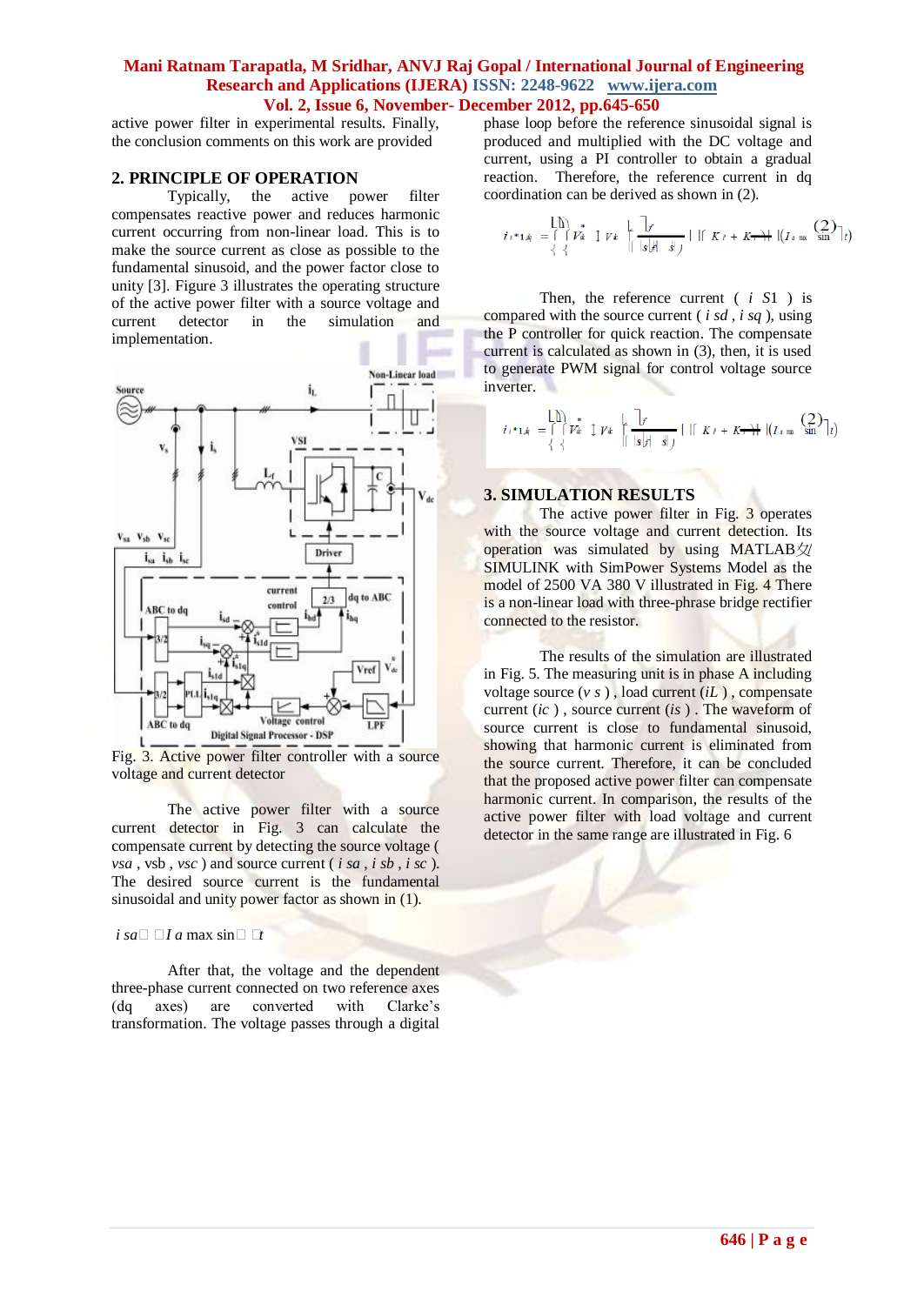

Fig.4. Simulation with SimPower Systems Model.



1000V/div, 10 A/div 10 ms/d.v

Fig. 5. The test results with the source current detection.



Fig. 6. The test results with the load current detection

# **4. HARDWARE IMPLIMENTATION**

Since the harmonic elimination and the compensation of reactive power necessarily occurs in real time. This means that the selected components must be capable to work in high frequency. The prototype is implemented and verified through the experiments as the following components as shown in Fig. 7. The prototype of active power filter has been built as shown in Fig. 8.

A selected power device is a discrete IGBT model IRG4PH50KD with rated voltage at 1,200 V and current at 24 A. Six of power devices are composed into a three-phase voltage source converter circuit. The analog signal is converted into the digital signal by using IMAX196ACNI 12 bit resolution, software-selection input range, 6 analog input, 6  $\mu$ s conversion time. The voltage and current sensor use HCPL-788J.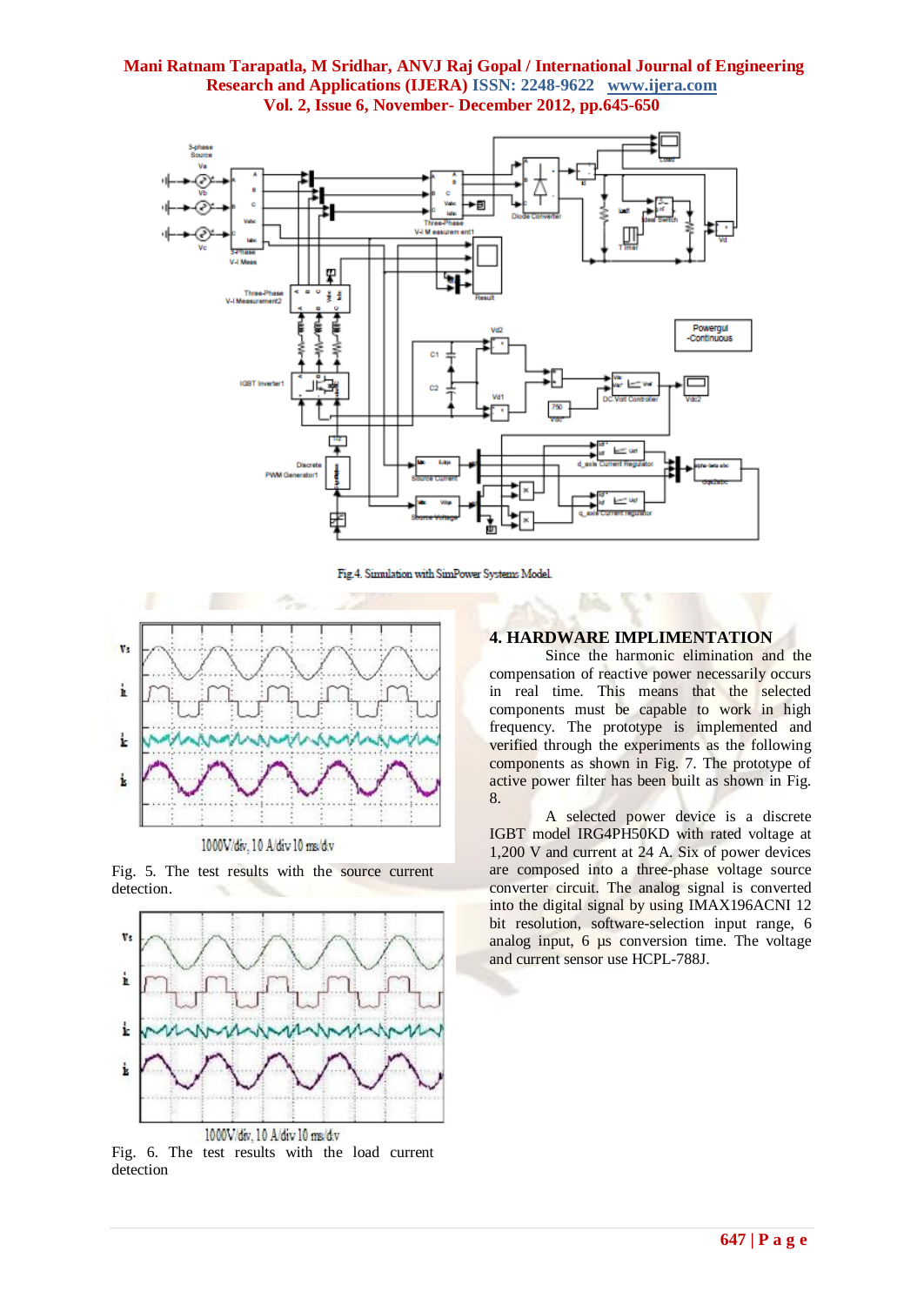

Fig. 7. Hardware implementation block diagram of active power filter.



Fig. 8. Hardware setup for active power filter

The operation of the prototype is controlled with digital signal processor (DSP) ADMC331BST, a low cost single chip DSP microcontroller optimized for standing alone applications. The microcontroller integrates a 26 MHz fixed- point DSP core and a set of control peripherals including seven analog input channels and a 16-bit three-phase PWM generator. ADMC331 has two auxiliary 8-bit PWM channels and adds expansion capability through the serial ports and an 24-bit digital I/O port. ADMC331 also has internal 2Kx24-bit words program RAM, and I K x 16-bit words data RAM, which can be loaded from an external device via the serial port. ADMC331 can operate with a 38.5ns instruction cycle time. Every instruction can execute in a single processor cycle. The flexible architecture and comprehensive instruction set of ADMC331

allow the processor to perform multiple operations in parallel [5].

Regarding the software, the software flow chart is illustrated in Fig. 9. The operation of the program starts from determining various values of the programs, to obtain the values of voltage and A/D conversion. Regarding the current, the programs are designed to work together with IC Max 196 to obtain the values and A/D conversion as well as to connect through the I/O port of ADMC331. Then, the voltages and currents in dq coordination ( *id* , *iq* , *vd* , *vq* ) are calculated using the Clark's transformation

The voltage DC bus through the PI control and *vd* , *vq* are calculated for reference currents. These reference currents are compared with *id* , *iq* , to obtain the value of compensate current through the P controller. After that, the results are used to create the PWM signals for controlling the operation of the driver.

## **5. EXPERIMENTAL RESULTS**

This section discusses the operation of the system shown in Fig. 7-8. The system was built and experimentally evaluated to learn more about the operation of the three phase active power filter. The rated of the prototype is 2500 VA 380 V was built with the system components are described in Table I.

# TABLE I PARAMETER OF EXPERIMENTAL SETUP.

| Source<br>voltage<br>(V) | Load<br>(W) | DC bus<br>voltage<br>V) | DC bus<br>capacitor<br>(µF) | Filter<br>inductor $(Lf)$<br>(mH) | Switching<br>frequency<br>(kHz) |
|--------------------------|-------------|-------------------------|-----------------------------|-----------------------------------|---------------------------------|
| 380                      | 2.500       | 750                     | 5000                        | 10                                | 10                              |

The operation of the prototype starts from the source voltage and current sensor (( *isa* , *i sb* , *i sc* ),( *vsa* , *vsb* , *vsc* )) through IC 788J. The voltage is connected to input A/D of DSP where as the current is connected to input of Max196 to convert A/D and to bring the converted signal into input of DSP. After that, the compensate current is calculated with the developed program to generate control signal for controlling active power filter to supply the compensation into the system for deducing the harmonic current.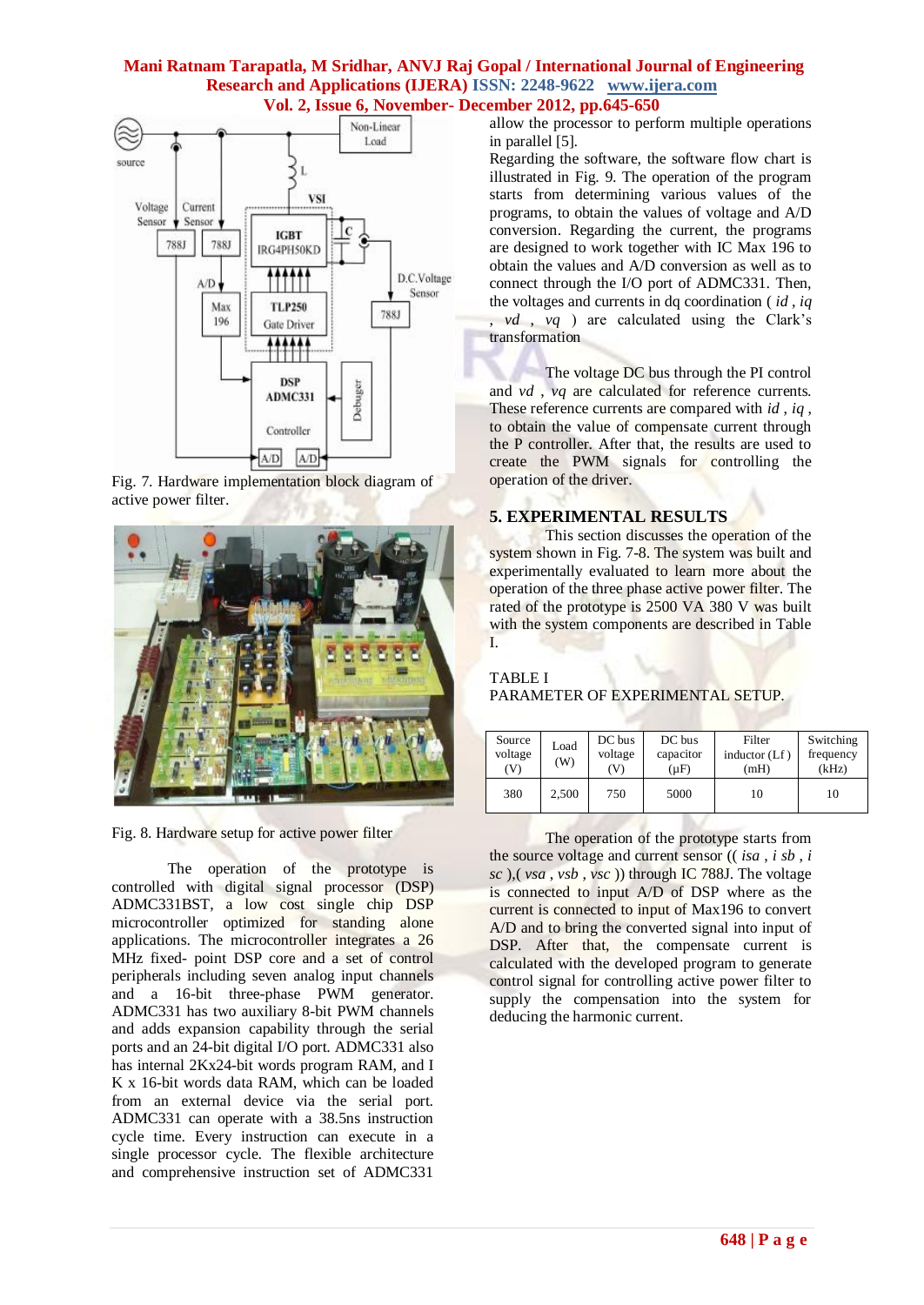

Fig. 9. Software flow chart of controller.

The test results of the prototype are shown in Fig. 10. The source current sensor displays the results in phase A with the measuring units of voltage source (*v s* ) , load current (*iL* ) , compensated current (*ic* ) , and source current (*is* ) . The performance of the active power filter is measured by the power factor and the total harmonic distortion (THD) of the resulting line currents. The power factor and THD are based on a pure sine wave for the voltage. That means the distortion voltages present in the source voltage have not been considered. Experimental results reveal that the resulting waveform is close to fundamental sinusoid. The power factor increases from 0.90 to 0.99. The value of THD decreases from 29.66% to 6.26% as shown in Table II. From the experimental results, the higher nonlinear load has higher power factor, thus the filter has to draw less current to compensate load. As a result, the power loss decreases as the nonlinear load is increasing because the active power filters must provide less reactive power. As seen from the experimental results, the proposed active power filter can compensate the harmonic current, compared to the active power filter with load current detector in Fig.11. Since the source current detection used less controlling devices and its structure is simple, so it is more attractive.

TABLE II A summary of system performance as the load is varied.

| <b>Measure</b> | <b>Nonlinear Load</b> (W) |       |       |       |       |      |       |      |  |  |  |
|----------------|---------------------------|-------|-------|-------|-------|------|-------|------|--|--|--|
|                | 750                       |       | 1,320 |       | 1,860 |      | 2,460 |      |  |  |  |
|                | iload                     | i s   | iload | i s   | iload | i s  | iload | i s  |  |  |  |
| THD $(\% )$    | 28.56                     | 13.56 | 28.73 | 11.26 | 29.10 | 9.63 | 29.66 | 6.26 |  |  |  |
| Ploss(W)       | 510                       |       | 420   |       | 360   |      | 240   |      |  |  |  |
| (%)            | 59.52                     |       | 75.86 |       | 83.78 |      | 91.11 |      |  |  |  |



1000V/div, 10 A/div 10 ms/div Fig. 10. The test results with the source current detection



1000V/div, 10 A/div 10 ms/div Fig. 11. The test results with the load current detection

#### **6. CONCLUSION**

This paper has presented an implementation of shunt active power filter by using source voltage and source current detection. The compensation of harmonic current with source current detection can eliminate the harmonic